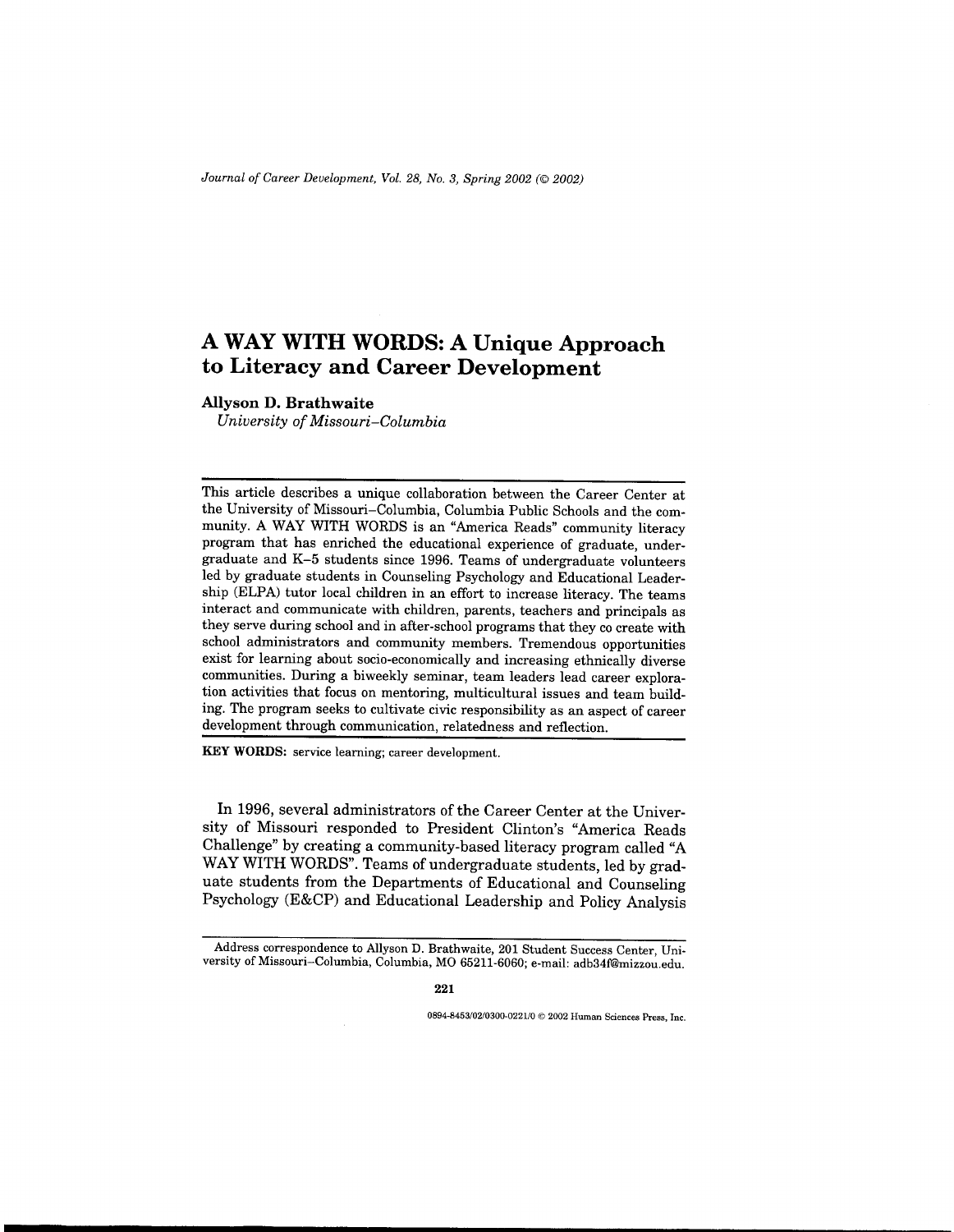(ELPA) provide reading tutoring for local children in an effort to increase literacy in the Columbia community. Currently, 15 elementary schools have tutor teams of 8 to 36 tutors. They spend at least three hours weekly with one or a small group of K-5 children who demonstrate a need for literacy tutoring based on remedial reading scores. In addition, three community organizations also utilize tutor teams for homework help and other mentoring activities in after school and Saturday programs. In the academic year 2000-2001, 224 tutors served approximately 1,600 students. Of these tutors, 63% were volunteers and 37% received work-study funding. Volunteer tutor recruitment tripled during that year and the number of students who returned for a second year of volunteering neared 20%.

Master's level graduate students hired on a quarter-time assistantship, serve as site coordinators for the tutor teams. In addition to coordinating schedules and managing the team, site coordinators facilitated a biweekly seminar in which tutors reflected and dialogued about their experiences. The work settings in the Columbia Public Schools exposed the teams to racial, ethnic, and class diversity as well as children who have been exposed to environmental stressors such as poverty, transience, and parental neglect. Tutors learned to build relationships with the children, the teachers, and the site coordinators and also with other team members. Through participation in service and team activities, tutors learned about civic responsibility and community participation.

## **Program Goals**

A WAY WITH WORDS (A3W) serves the community, provides learning opportunities for students and focuses on enhancing the career development of tutors by linking service learning to career exploration. This program is a conduit for the services of the career center to the campus community, reaching students who may never visit the center on their own. A3W gives students the opportunity to increase cultural literacy, build relationships and learn about self-reflection. The site coordinator role combines service-learning, leadership and civic responsibility. The Graduate students who participate in the program are the future of the profession and society, as they will become tomorrow's leaders. In their biweekly seminar, they share information, issues, and concerns that arise in their work. The program seeks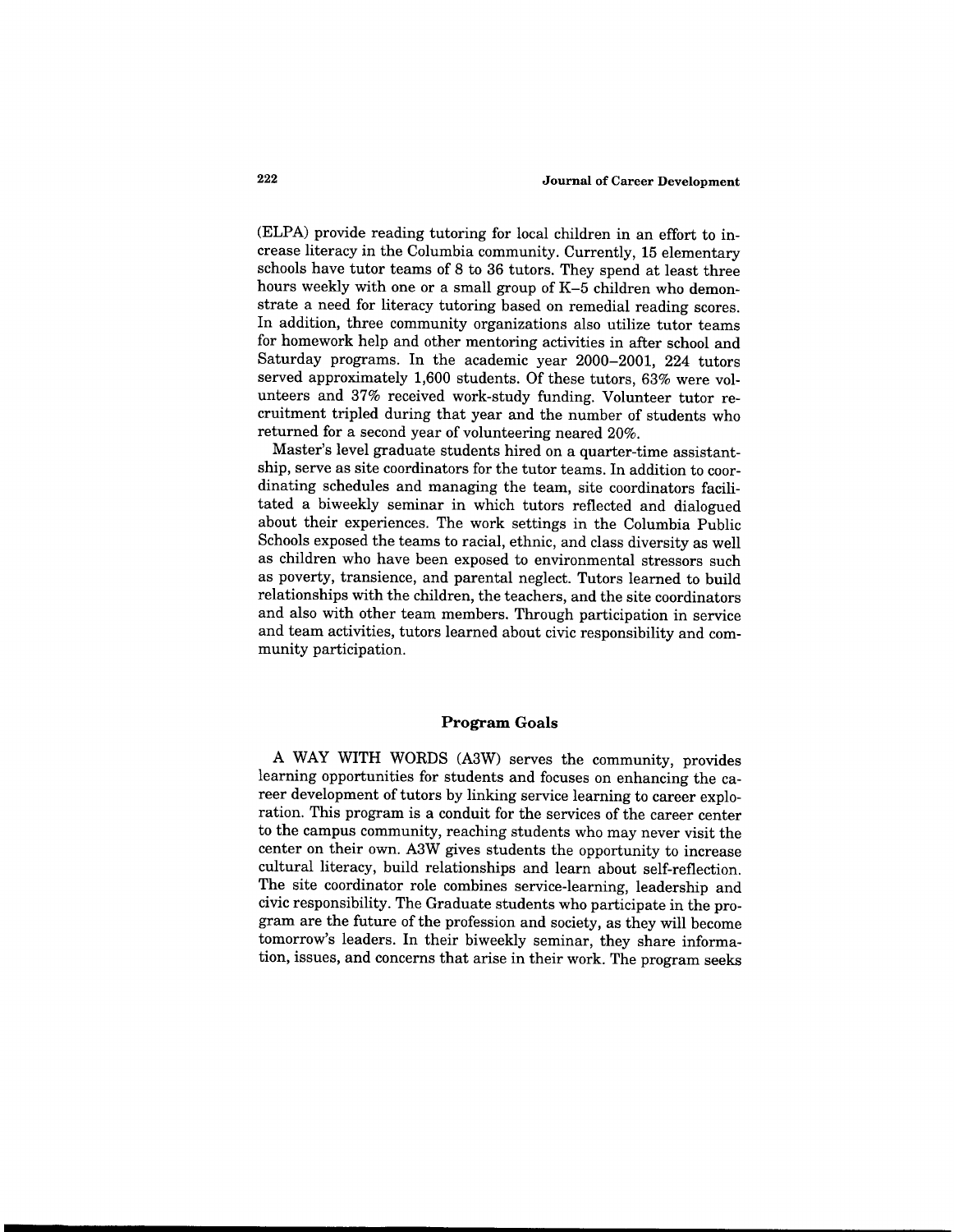to cultivate civic responsibility as an aspect of career development through communication, relatedness, and reflection.

# **Communication**

The attainment of reading and literacy skills are fundamental to success in all major life roles. Through one-on-one tutoring, elementary school children have the opportunity to enhance their skills, and increase their chances of achieving academic success. The tutors and team leaders also improve their communication skills as they gather on a biweekly basis to dialogue about their experiences and its relevance to their lives and career aspirations. In the words of one site coordinator:

It is heartwarming to see such a change come over a child as they read a book to you. When they understand what they are reading about, their eyes light up, and you can see the learning take place.

For many of the site coordinators, leading a group for the first time was an overwhelming experience. They talked about learning to communicate as a leader and learning to confront difficult issues like attendance and absence. Team meetings also gave the participants an opportunity to communicate and dialogue about social problems that may be impacting the lives of children at their site.

#### **Relatedness**

Tutors provide one-on-one support to a child or a small group of children by reading to or with them. Apart from the mentoring bonds that form between tutor and child, there is an opportunity to build peer relationships with tutors on the team and professional relationships with the site coordinator, site contact, and teachers. The biweekly team meetings bring undergraduates together to talk about their common experiences of serving the community. Seventy-five percent of the tutors  $(n = 138)$  who responded to the end of term evaluation said that they felt part of a team effort. Eighty-five percent responded that they felt connected to the children at their site and 62% felt connected to their team leader.

The site coordinators reflected on the experience of building teams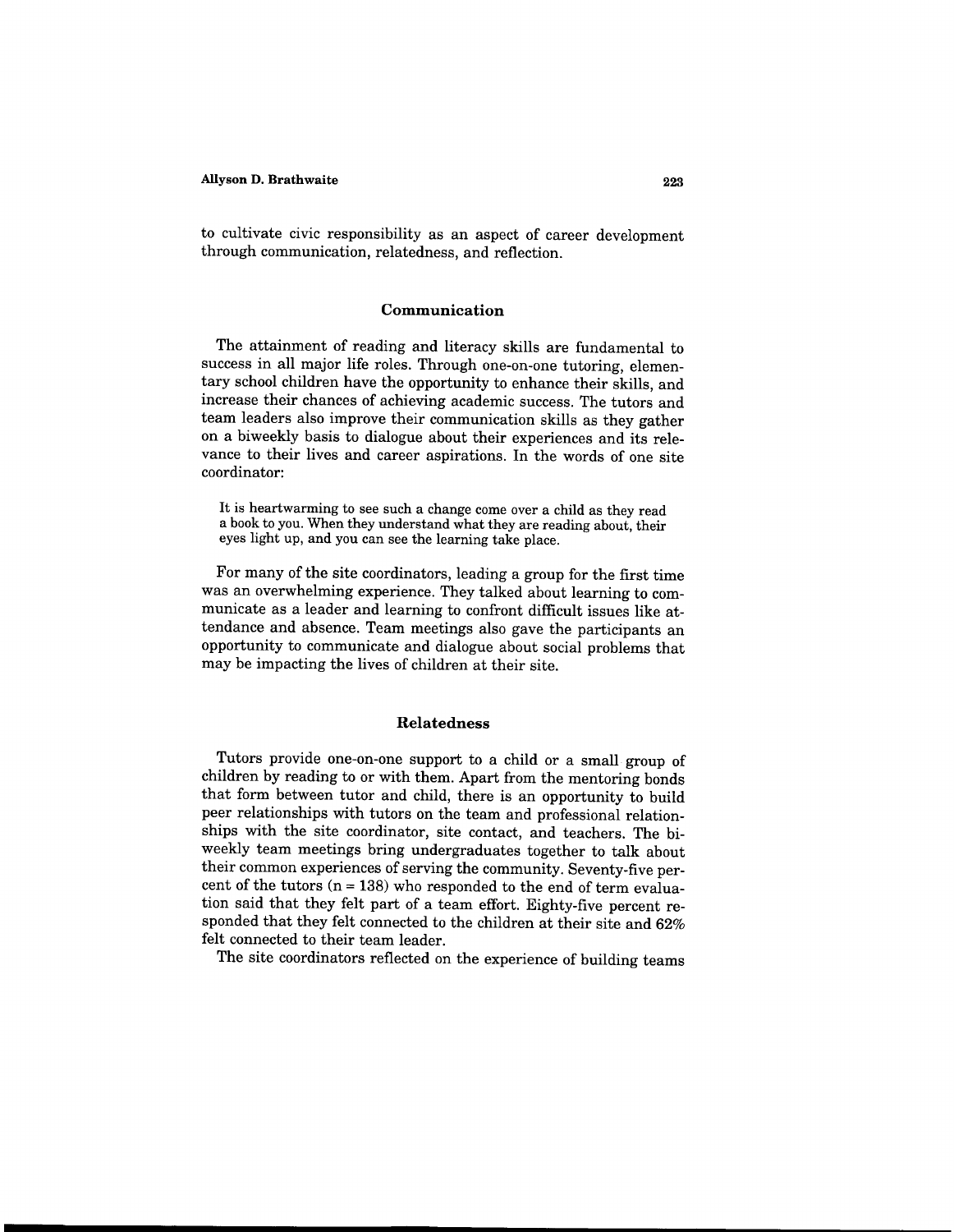in their final papers. One coordinator said "I have learned that little gestures go a long way in building relationships." The ability to build relationships is central to success in adulthood. Work is a social activity and careers are built on networks of people who influence and support one's goals and dreams. Through team building and career exploration activities such as values auctions and the Holland Party Game, tutors discover their career interests and the interests of fellow members. Through feedback and rapport-building with the team leader, and teachers at the school, tutors begin to learn about their work ethic and to build confidence in their skills.

## **Reflection**

According to Paulo Friere (1970), "men [human beings] are not built in silence, but in word, in action, in reflection" (p. 76). During biweekly meetings, teams engage in guided reflection about the tutoring experience. Structured questions such as "How would you define your community?" prompts discussion among members and facilitates the integration of the service experience into a larger context of the individual's life experience and worldview. Challenging and uncomfortable issues are often raised and addressed in the groups. As one team leader expressed in her final essay,

Perhaps, one of the most important issues that I have had to grapple with has been ethnicity. Several of the meetings that I attended forced me to examine several uncomfortable life issues. Issues that impact our everyday lives, issues that we would sometimes rather turn a blind eye towards, and issues that make us examine who we are as people, as citizens, as leaders, friends, colleagues and teachers. Several of my previous perspectives regarding ethnicity, diversity and socio-economic status have been challenged.... These topics evoked some initial discomfort. However, as I came to know myself and those differing individuals around me better, this discomfort eventually led to understanding.

According to Gronski and Pigg (2000), "success in professional life is enhanced by solidarity in public life with others who share a common vision of societal growth" (p. 789). Team meetings are also a chance for the site coordinators to reflect on their graduate training and their role as change agents in the community, addressing social problems and building networks with other professionals.